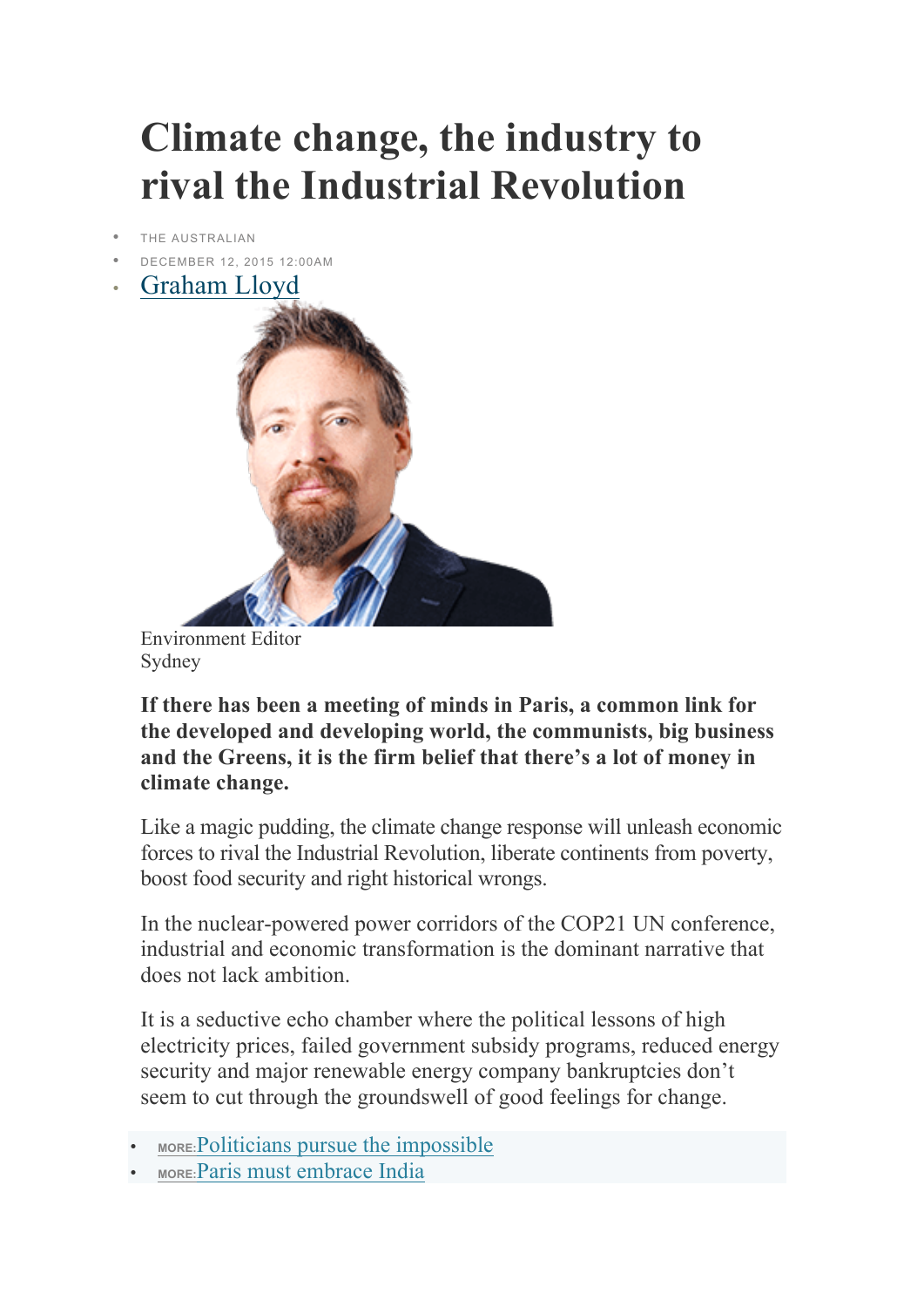Trillions of dollars will be marshalled but no one asks if \$650 billion a year being promised by US banking institutions will ever be expected to make a profit and, if so, will it need public support to do so.

Government aid budgets have pledged the world's poorest developing nations new energy systems at a cost of billions, but it is impolite to question whether it is value for money and what happens if they don't work.

Old measures to assess the relationship between energy costs, productivity and prosperity have been cast aside in favour of a single matrix, carbon intensity.

US Secretary of State John Kerry sees it as "the most extraordinary market opportunity in the history of humankind".

He is planning nothing short of "the gradual transformation of the global economy".

For Kerry the climate change story is now economic opportunity. "Everything else is gravy," he says.

World Resources Institute president and chief executive Andrew Steer says: "This is all about the implementation of revolution in the making."

Economist Nicholas Stern says the biggest risk has been governments removing green energy subsidies too soon. "But if we get this right," Stern says, "this will be something much more powerful than the Industrial Revolution."

It is the sort of heady atmosphere that allows Australian Greens leader Richard Di Natale to declare: "There's almost a universal consensus that coal has no long-term future.

"The argument simply is the pace of that transition, how quickly do we move from coal towards renewable energy resources.''

In Di Natale's mind, at least, that consensus seems to be "very close to being achieved".

The reality check is that China, India and even Germany are still looking to coal for baseload power.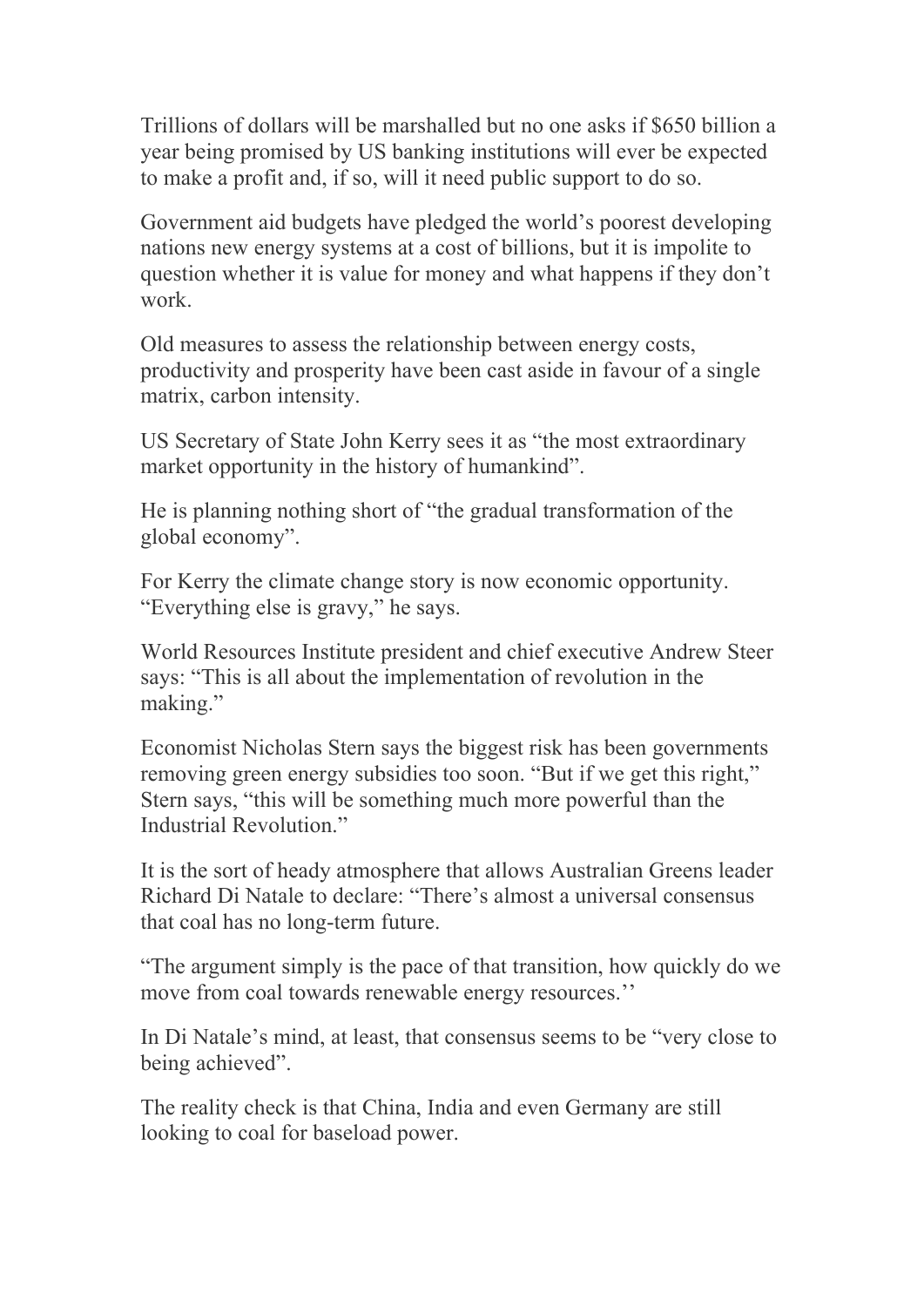China has approved 155 coal plants with a capacity of 120 gigawatts this year alone.

India has plans to double domestic coal production, and all the longrange forecasts have coal providing the biggest share of electricity for decades to come.

There is another reality check in the heavy going of the Paris climate change talks themselves.

High expectations of a new global unity forged by the pre-COP good wishes of China and the US all proved for naught when it came to the conference negotiations, just as the decision of French organisers to call world leaders together early in the Paris process appears to have made no real difference at all.

As they always do, the UN-backed talks have gone down to the wire with desperate negotiators trying to stop the most anticipated climate meeting in half a decade from becoming forever known as COP FLOP 21.

Stripped of emotion, it had always been a case of how much money was required to encourage India, China and others to surrender a standing agreement that mandates only the developed world is required to take action, and what measures can be implemented to ensure all countries do what they say they will do.

References to limiting global warming to 1.5C are window-dressing but no doubt they will fuel the relentless campaign building steam against fossil fuels and in favour of renewables.

Into the final days and hours, personal pleas from US President Barack Obama to Indian Prime Minister Narendra Modi were not sufficient to secure a deal that bridged the divide between the developed and developing world.

All night African speaking circles called indabas were held in which the French showed their preparedness to listen.

But any success in Paris ultimately would come down to the twisting of definitions to paper over what remain long-held and seemingly intractable differences.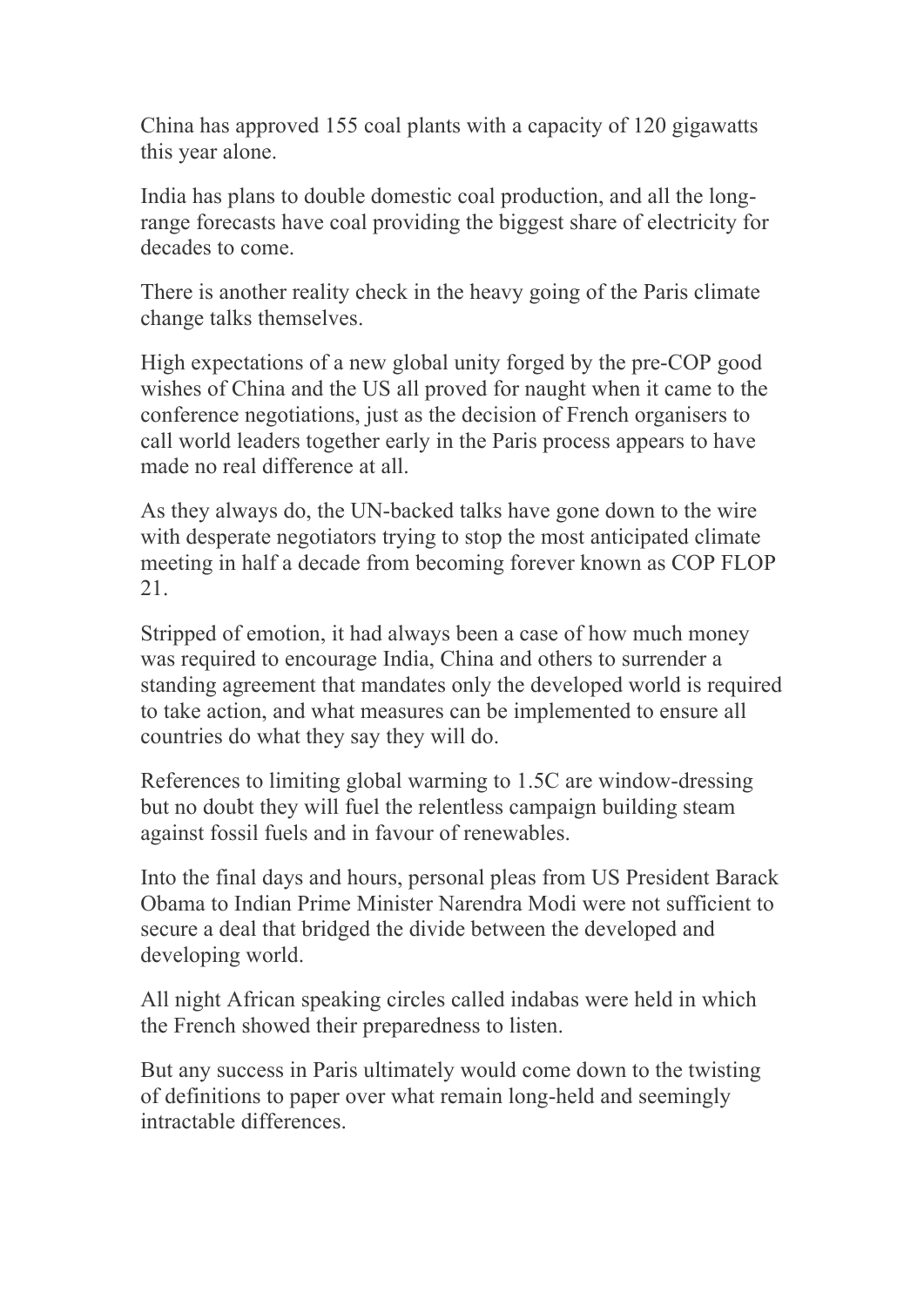But if any more proof were needed, the Paris talks have demonstrated again that the UN climate change process is about much more than climate and science.

The reality is that fears about climate change have been harnessed to animate a juggernaut of bureaucratic process on to which has been layered the decades-long disappointments and resentments of developing nations.

For the UN, climate change is the key plank of its newly established sustainable development goals, even though climate change rated poorly in a global vote of key concerns.

"Without addressing climate change properly, immediately we will be in a lot of difficulties implementing the remaining 16 development goals," UN secretary-general Ban Ki Moon told the Paris conference.

"If we really want to put an end to global poverty, if we really want to make this world healthier and planet Earth environmentally sustainable, we have to first address this climate change issue."

African nations still see the climate change talks as a vehicle through which to secure compensation for decades of exploitation and lost opportunity.

For small island states in the Pacific and Indian Ocean, climate change is considered an existential threat.

Their pleas have been taken up by most countries at the Paris conference, a so-called high ambition group, which includes the US and appears to have been successful in having a reference to a 1.5C warming target in the Paris text.

For China, climate change is a strategic issue of balancing global responsibility with the domestic pressures of pollution, poverty eradication and future development

For India, it remains an inconvenience to economic growth for which it accepts no responsibility,

And for the US it is a matter of a presidential legacy that increasingly is being sold on the basis of business opportunity.

Kerry laid out the paradigm shift in Paris.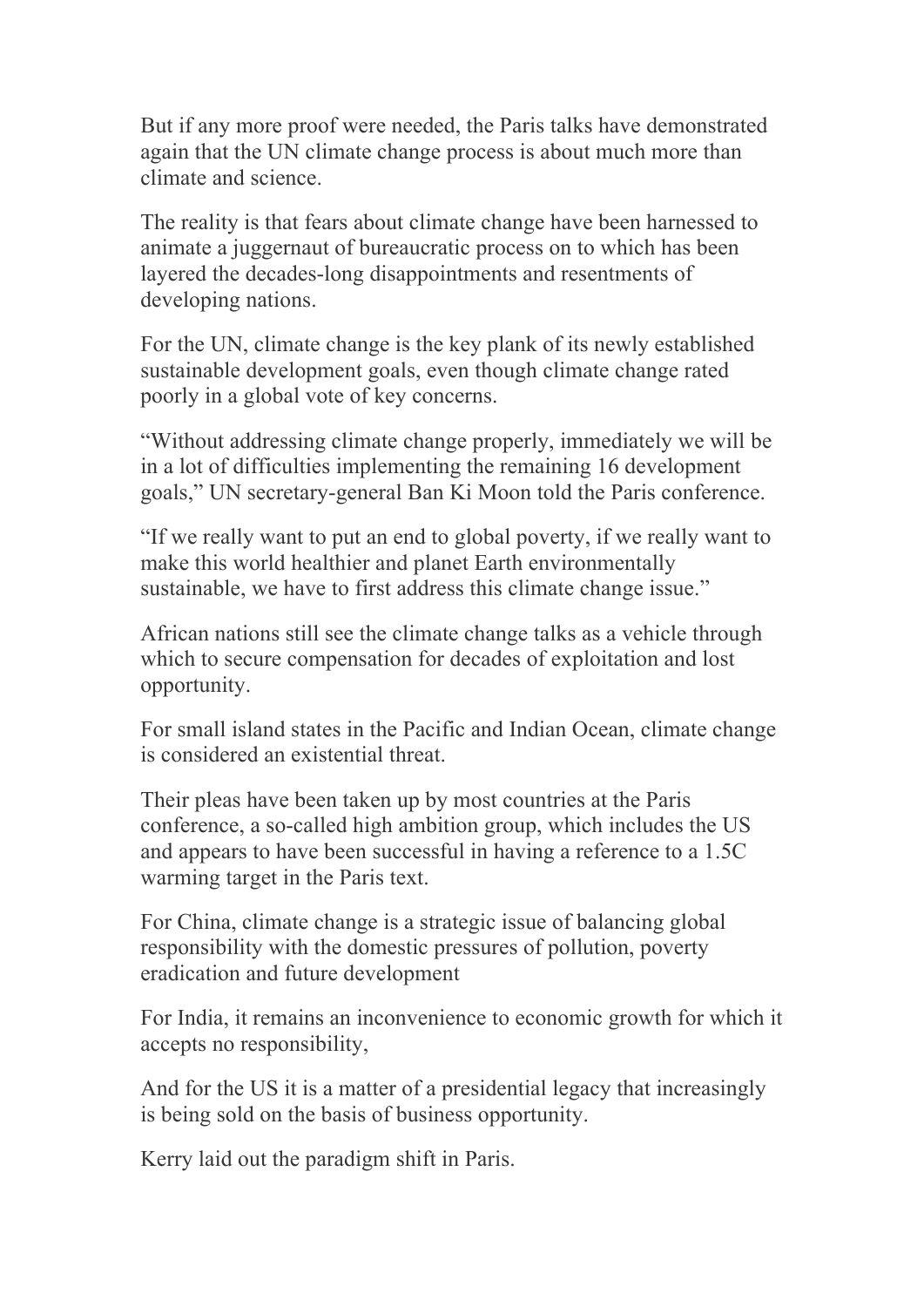He resisted an earlier narrative that climate change could explain in part the security issues of the Middle East.

These, Kerry said, were primarily the result of bad governance and corruption.

"The fruit vendor in Tunisia who ignited the Arab Spring selfimmolated because a policeman slapped him around because he had to pay his bribe, and he got fed up and said, 'I'm not going to pay my bribe.' And he went to the police station to protest and lit himself on fire," the US Secretary of State said.

"That is what ignited the Arab Spring, the Tunisian Spring it started with and the departure of (Tunisian president Zine el Abidine) Ben Ali, and then moving to Egypt and elsewhere and throughout the world.''

But Kerry was unambiguous about the economic opportunity that now faced the US.

"This is the most extraordinary market opportunity in the history of humankind," Kerry said.

"This is already a four to five billion user market and valued at multiple trillions of dollars, and we're going to spend at least 17 trillion in the next 10 years on new energy projects."

Kerry said it would be a "business-driven transformation".

"I am convinced that the combination of American ingenuity and our allocation of capital are going to combine to help America to be able to lead the world to a better economy," he said.

"And I think there are million of jobs to be created in this — the people who will build and service and profit by this transformation."

As negotiations reached their endgame in Paris, business groups were largely optimistic at what they saw.

Virgin boss Richard Branson said a strong agreement would "increase the confidence of business and investors, helping to drive innovation, increase clean energy investments, expand research and development into climate-neutral technologies and spur an era of green economic growth and job creation.''